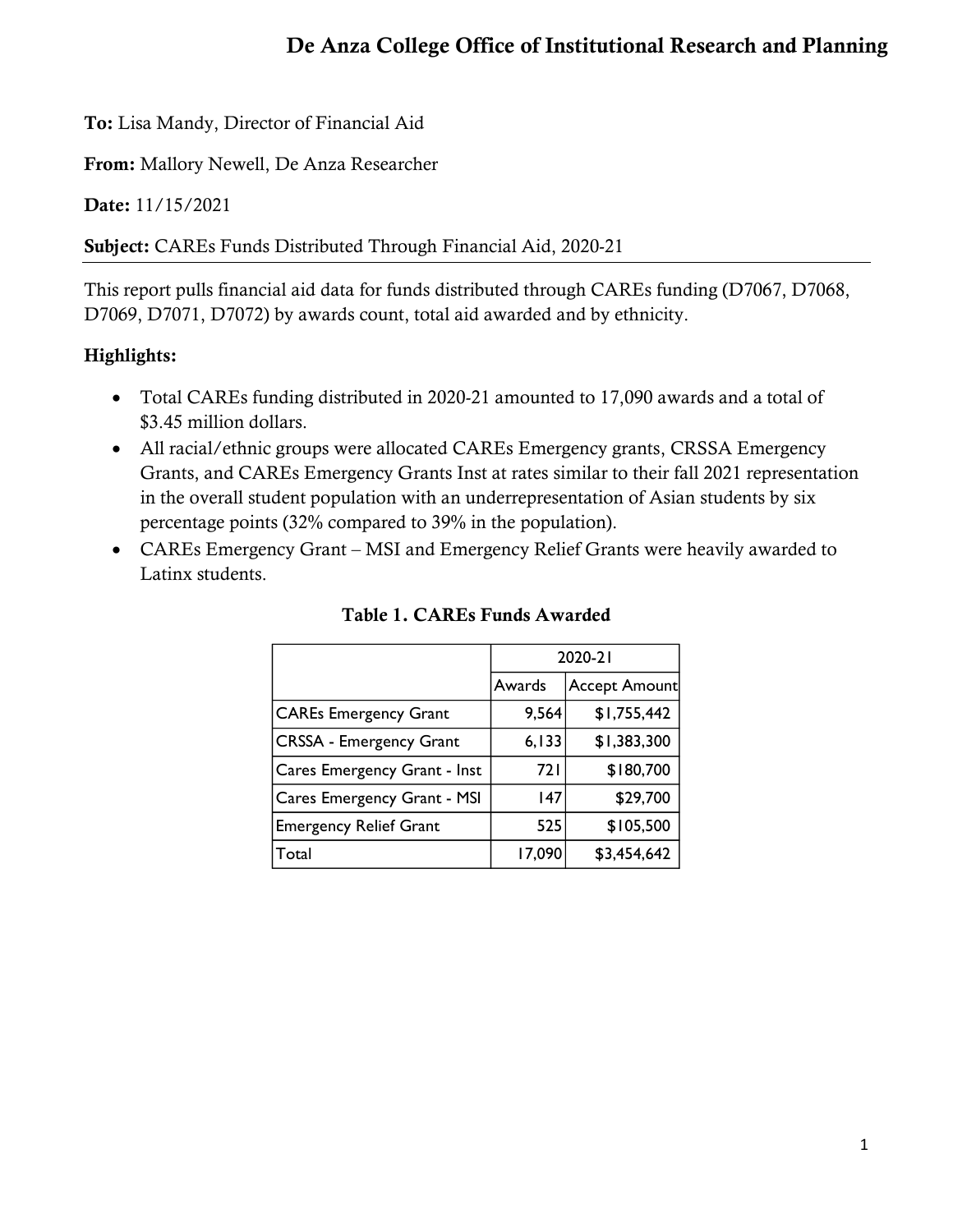|              |                  | 2020-21                 |       |                |      |
|--------------|------------------|-------------------------|-------|----------------|------|
|              |                  | Accept Amount<br>Awards |       |                |      |
|              |                  | #                       | %     | #              | ℅    |
| <b>CAREs</b> | <b>Black</b>     | 434                     | 5%    | \$110,488.00   | 6%   |
| Emergency    | Asian            | 3,068                   | 32%   | \$648,714.00   | 37%  |
| Grant        | Filipinx         | 505                     | 5%    | \$112,400.00   | 6%   |
|              | Latinx           | 2,446                   | 26%   | \$588,398.34   | 34%  |
|              | Native American  | 32                      | 0%    | \$6,750.00     | 0%   |
|              | Pacific Islander | 62                      | 1%    | \$18,300.00    | 1%   |
|              | White            | 981                     | 10%   | \$236,700.00   | 13%  |
|              | Decline to State | 2,036                   | 21%   | \$33,691.66    | 2%   |
|              | Total            | 9,564                   | 100%  | \$1,755,442.00 | 100% |
| CRSSA -      | <b>Black</b>     | 323                     | 5%    | \$93,050.00    | 7%   |
| Emergency    | Asian            | 2,075                   | 34%   | \$539,825.00   | 39%  |
| Grant        | Filipinx         | 287                     | 5%    | \$72,250.00    | 5%   |
|              | Latinx           | 1,597                   | 26%   | \$426,225.00   | 31%  |
|              | Native American  | 21                      | 0%    | \$7,750.00     | 1%   |
|              | Pacific Islander | 45                      | 1%    | \$10,900.00    | 1%   |
|              | White            | 618                     | 10%   | \$194,800.00   | 14%  |
|              | Decline to State | 1,167                   | 19%   | \$38,500.00    | 3%   |
|              | Total            | 6,133                   | 100%  | \$1,383,300.00 | 100% |
| Cares        | <b>Black</b>     | 48                      | 7%    | \$19,000.00    | 11%  |
| Emergency    | Asian            | 271                     | 38%   | \$69,500.00    | 38%  |
| Grant - Inst | Filipinx         | 51                      | 7%    | \$16,000.00    | 9%   |
|              | Latinx           | 154                     | 21%   | \$41,400.00    | 23%  |
|              | Pacific Islander | 4                       | 1%    | \$750.00       | 0%   |
|              | White            | 100                     | 14%   | \$28,300.00    | 16%  |
|              | Decline to State | 93                      | 13%   | \$5,750.00     | 3%   |
|              | Total            | 721                     | 100%  | \$180,700.00   | 100% |
| Cares        | Asian            | 8                       | 5%    | \$1,000.00     | 3%   |
| Emergency    | ${\sf Latinx}$   | 109                     | 74%   | \$26,450.00    | 89%  |
| Grant - MSI  | White            | 8                       | 5%    | \$2,250.00     | 8%   |
|              | Decline to State | 22                      | 15%   | \$0.00         | 0%   |
|              | Total            | 147                     | 100%  | \$29,700.00    | 100% |
| Emergency    | <b>Black</b>     | 2                       | $0\%$ | \$150.00       | 0%   |
| Relief Grant | Asian            | 56                      | 11%   | \$12,700.00    | 12%  |
|              | Filipinx         | 12                      | 2%    | \$2,750.00     | 3%   |
|              | Latinx           | 334                     | 64%   | \$85,650.00    | 81%  |
|              | White            | 19                      | 4%    | \$3,500.00     | 3%   |
|              | Decline to State | 102                     | 19%   | \$750.00       | 1%   |
|              | Total            | 525                     | 100%  | \$105,500.00   | 100% |
| Total        |                  | 17,090                  |       | \$3,454,642    |      |

Table 2. CAREs Funds by Award Type and Ethnicity